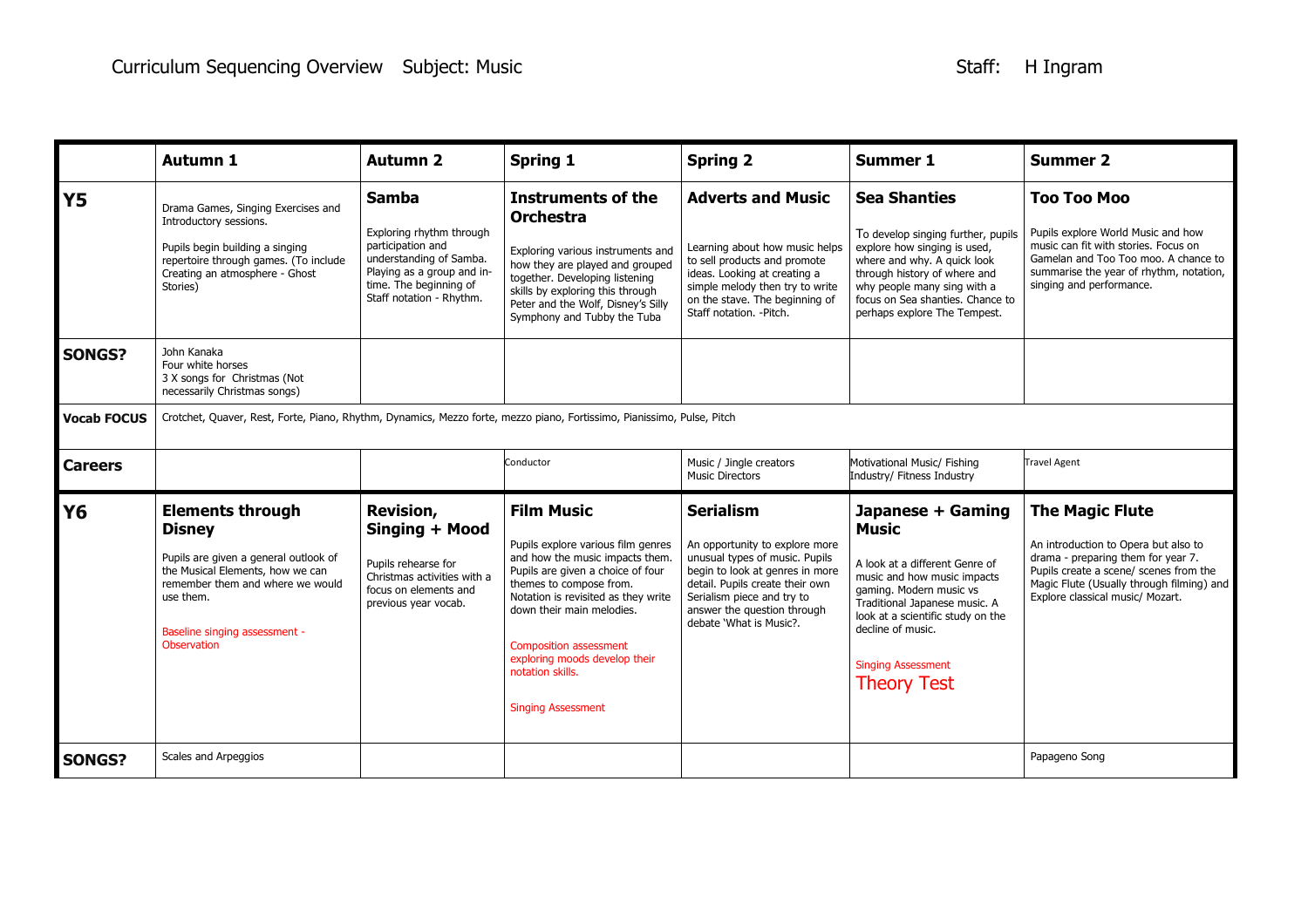| <b>Vocab</b><br><b>Focus</b> | Year 5 +Genre, Texture, Tempo, Structure, Melody + Aria, Recitative, Dissonance. Consonance, Chromatic, Ostinato, Retrograde, Inverted, Prime Order, Mozart, Drone                                                                                                                                                       |                                                                                                                |                                                                                                                                                                                                                                                                                                                                                         |                                                                                                                                                                                                          |                                                                                                                                                                           |                                                                                                                                            |
|------------------------------|--------------------------------------------------------------------------------------------------------------------------------------------------------------------------------------------------------------------------------------------------------------------------------------------------------------------------|----------------------------------------------------------------------------------------------------------------|---------------------------------------------------------------------------------------------------------------------------------------------------------------------------------------------------------------------------------------------------------------------------------------------------------------------------------------------------------|----------------------------------------------------------------------------------------------------------------------------------------------------------------------------------------------------------|---------------------------------------------------------------------------------------------------------------------------------------------------------------------------|--------------------------------------------------------------------------------------------------------------------------------------------|
| <b>Careers</b>               |                                                                                                                                                                                                                                                                                                                          | <b>Music Therapy</b>                                                                                           | Film Music Director                                                                                                                                                                                                                                                                                                                                     |                                                                                                                                                                                                          | <b>Audio Gaming Composer</b>                                                                                                                                              |                                                                                                                                            |
| <b>Y7</b>                    | <b>Keyboards Skills</b><br>How to read and play music. All year 5<br>and 6 exercises will help pupils with the<br>Keyboard topic. Pupils are given a<br>choice of two pieces of music that they<br>do not necessarily know. They must<br>read and work pit the notation.<br>Baseline singing assessment -<br>Observation | <b>Keyboard Skills</b><br>Pupils continue the<br>keyboard with extra tasks<br>and drills to help them<br>play. | <b>Keyboard Skills</b><br>Pupils are given the option of<br>which piece of music they would<br>like to develop. It is important to<br>note that they do not have to<br>finish or complete it, but progress<br>and practice each week<br>Ed Sheeran/ Jurassic Park,<br>Frozen/ SkyFall<br><b>Final piece</b><br>performance<br><b>Singing Assessment</b> | Superheros + Leitmotif<br>Developing their composing skills,<br>pupils create short leitmotifs to<br>represent their own<br>superhero/villain. A look at Ternary<br>and Binary structure in more detail. | Minimalism to<br>include Berio<br>Exploring another musical genre<br>through 20th Century music.<br>Focus in listening<br><b>Singing Assessment</b><br><b>Theory Test</b> | <b>Class Band</b><br>Exploring what is needed to create a<br>successful band through performing in<br>an end of year concert/ performance. |
| <b>SONGS?</b>                | C is to the left of the two black keys<br>Video Killed the Radio Star                                                                                                                                                                                                                                                    |                                                                                                                | Mr Blue Sky                                                                                                                                                                                                                                                                                                                                             | Honda Choir Project                                                                                                                                                                                      | Female Sequenza- Berio                                                                                                                                                    |                                                                                                                                            |
| <b>Vocab</b><br><b>Focus</b> | Year $5 + 6 +$ Legato, Staccato, SATB                                                                                                                                                                                                                                                                                    |                                                                                                                |                                                                                                                                                                                                                                                                                                                                                         |                                                                                                                                                                                                          |                                                                                                                                                                           |                                                                                                                                            |
| <b>Careers</b>               |                                                                                                                                                                                                                                                                                                                          | Performance as a career.                                                                                       | Musicians - How did they get there? (Ed<br>Sheeran life etc)                                                                                                                                                                                                                                                                                            |                                                                                                                                                                                                          |                                                                                                                                                                           | Sound Engineer                                                                                                                             |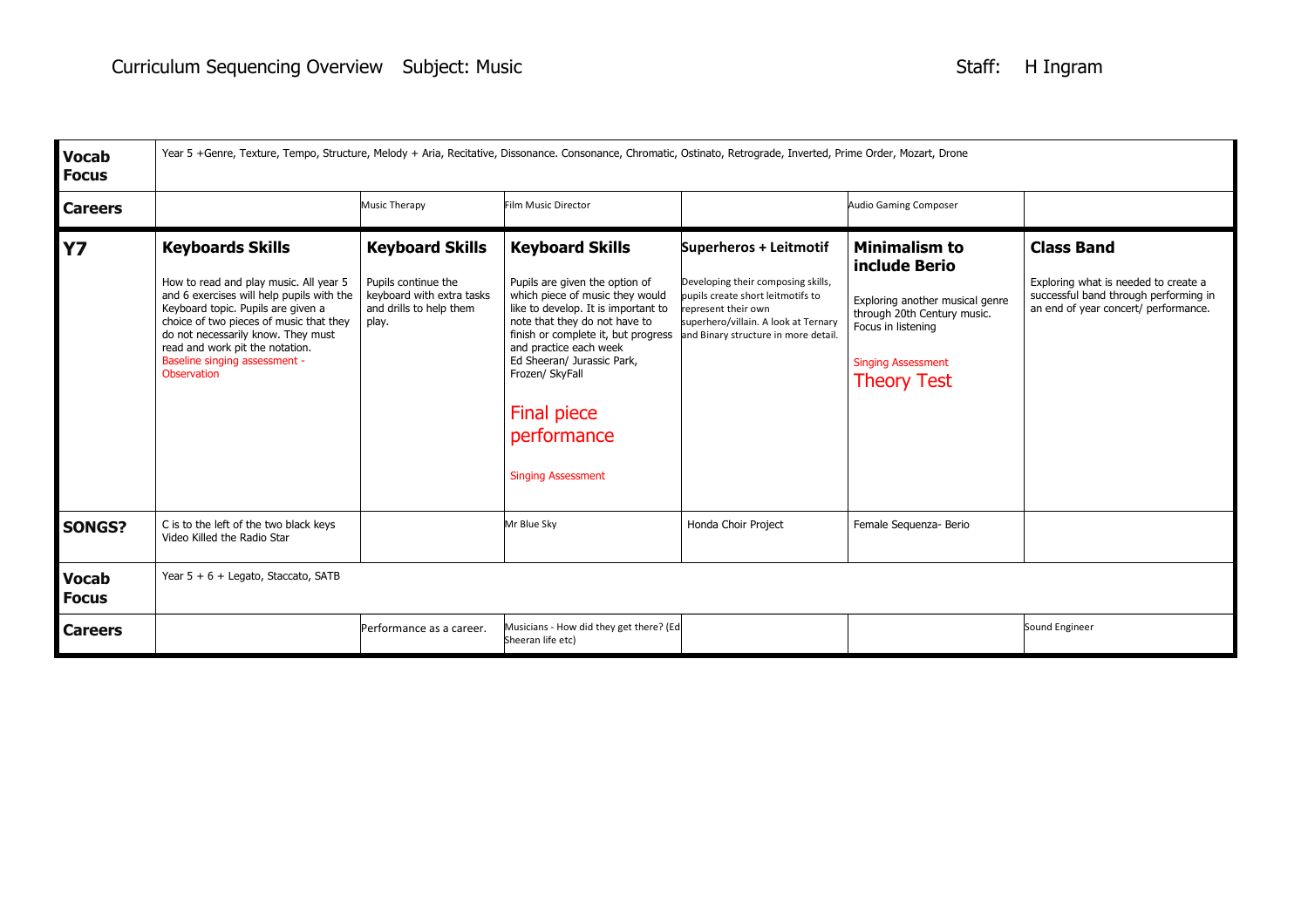| <b>Y8</b>                    | <b>Parodies</b><br>Exploring musical structure through<br>parodies. Strophic Form and<br>Verse/Chorus Form.<br>A big emphasis on the musical<br>elements to refocus their listening<br>skills.<br>Baseline singing assessment -<br>Observation | <b>Britpop</b><br>What makes Britpop?<br>Following on from Parodies<br>and reading notes to play<br>basic chords. A<br>development from year 7. | <b>Dance Music through</b><br>History<br>(Time Travel Booklet)<br>Pupils describe and record their<br>experiences in a journal as they briefly<br>explore each period of music and dance<br>history. It is important for them to<br>clarify that it isn't all 'Classical' music<br>(E.g. Washerwoman Branle, Pavanne,<br>Farandole)<br>Short look at musical structure<br>development -Canon/ Ground Bass<br><b>Singing Assessment</b> | Dance Music +<br><b>Short Topic - War of the</b><br>Worlds<br>Dance Music Continued.<br>+ Look at War of the Worlds. How<br>music is used to portray an alien<br>invasion. A look at electronic<br>instruments and techniques to<br>create an atmosphere. | <b>Four Chord Song</b><br>Looking at chord progression. I V<br>VI IV. Another opportunity to<br>experience Class Band and<br>explore pop music. Look at scales<br>and how we create chords<br><b>Singing Assessment</b><br><b>Theory Test</b> | <b>Transition and Class</b><br><b>Revision Booklet</b><br>Pupils create a revision booklet on<br>everything they have learned - now! An<br>opportunity in a busy term to create a<br>class booklet they can take away with<br>them. |  |
|------------------------------|------------------------------------------------------------------------------------------------------------------------------------------------------------------------------------------------------------------------------------------------|-------------------------------------------------------------------------------------------------------------------------------------------------|----------------------------------------------------------------------------------------------------------------------------------------------------------------------------------------------------------------------------------------------------------------------------------------------------------------------------------------------------------------------------------------------------------------------------------------|-----------------------------------------------------------------------------------------------------------------------------------------------------------------------------------------------------------------------------------------------------------|-----------------------------------------------------------------------------------------------------------------------------------------------------------------------------------------------------------------------------------------------|-------------------------------------------------------------------------------------------------------------------------------------------------------------------------------------------------------------------------------------|--|
| <b>SONGS?</b>                |                                                                                                                                                                                                                                                |                                                                                                                                                 |                                                                                                                                                                                                                                                                                                                                                                                                                                        |                                                                                                                                                                                                                                                           |                                                                                                                                                                                                                                               |                                                                                                                                                                                                                                     |  |
| <b>Vocab</b><br><b>Focus</b> | Year $5 + 6 + 7 +$ Homophonic/ Monophonic/ Polyphonic                                                                                                                                                                                          |                                                                                                                                                 |                                                                                                                                                                                                                                                                                                                                                                                                                                        |                                                                                                                                                                                                                                                           |                                                                                                                                                                                                                                               |                                                                                                                                                                                                                                     |  |
| <b>Careers</b>               | Youtubers                                                                                                                                                                                                                                      |                                                                                                                                                 | E Hinchliffe- Dancing and<br>Disabilities                                                                                                                                                                                                                                                                                                                                                                                              |                                                                                                                                                                                                                                                           |                                                                                                                                                                                                                                               |                                                                                                                                                                                                                                     |  |

End Points: Aims and Knowledge in Evidence (per year/per key stage):